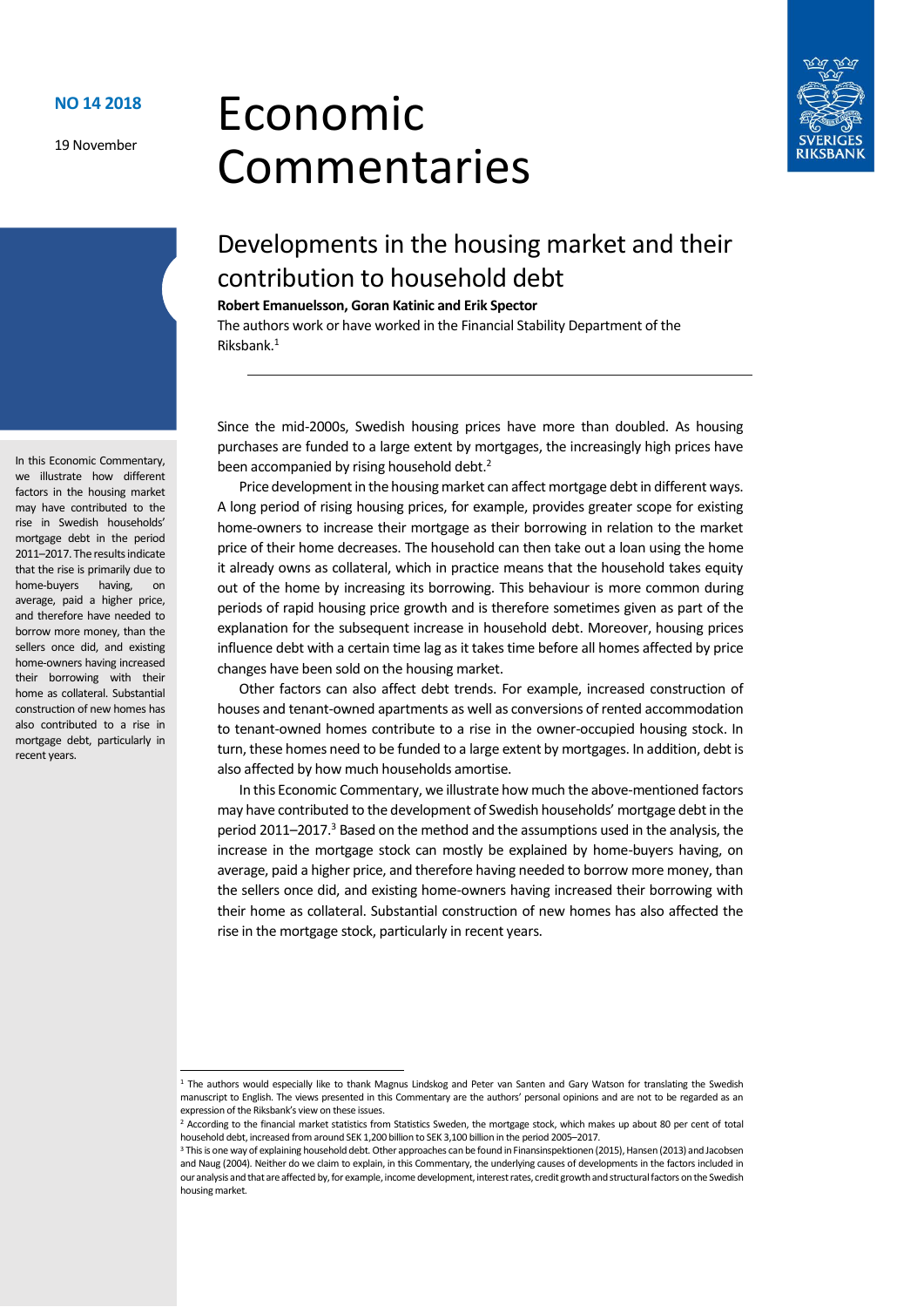# A method to illustrate the development in household mortgage debt

One way of illustrating the development of household mortgage debt is to consider a set-up in which the current mortgage stock  $(D_t)$  depends on three components. The first component comprises the mortgage stock in the previous period  $(D_{t-1})$  after the change in debt for mortgage borrowers who do not move house  $(\alpha_{t-1})$ . The second component consists of the new loans added as a result of households buying homes  $(D_t^{New})$ . The third component consists of the loans paid back in full by households who sell homes  $(D_t^{Repaid})$ . This set-up can be described as follows:

$$
D_t = D_{t-1}(1 + \alpha_{t-1}) + D_t^{New} - D_t^{Required}
$$
\n<sup>(1)</sup>

The new loans added as a result of households buying homes consist of loans taken out to fund both purchases of newly constructed homes and purchases of homes traded in the existing stock. Loans repaid in full during the period have funded the share of the housing stock now being sold. The price can differ between newly constructed homes and homes on the secondary market. Similarly, the loan-to-value ratio ( $LTV$ ) can differ both among those who buy newly constructed homes and between those who buy homes on the secondary market and those who sell homes on the secondary market. Due to accumulated price increases and amortisation, someone who has owned a home for a long time probably has a lower loan-tovalue ratio than those buying a home. The turnover on the secondary market can therefore contribute to the increased debt. Furthermore, debt is also affected when rented accommodation is converted into tenant-owned housing. The latter can be considered to be homes added to the owner-occupied housing stock and here, as well, the price and loan-tovalue ratio may vary compared to other housing. Overall, this can be expressed as the following two equations for both houses and tenant-owner apartments:

$$
D_t^{New} = P_t^N L T V_t^N I H_t^N + P_t^C L T V_t^C I H_t^C + P_t^S L T V_t^S \theta_t H_{t-1}
$$
\n<sup>(2)</sup>

$$
D_t^{Required} = P_t^S L T V_t^R \theta_t H_{t-1}
$$
\n<sup>(3)</sup>

The first term in equation (2) describes the contribution from newly constructed homes. The size of this contribution will depend on the price of these homes  $(P_t^N)$ , the loan-to-value ratio among those buying them  $(LTV_t^N)$  and the number of newly constructed units  $(IH_t^N)$ . The second term is the contribution from conversions  $(P_t^{\mathcal{C}} LTV_t^{\mathcal{C}} IH_t^{\mathcal{C}})$  that affect new mortgage debt in the same way. The third term in the equation is the contribution from the turnover on the secondary market which depends on the price there  $(P_t^S)$ , the buyers' loan-to-value ratios  $(LTV_t^S)$  and the share of homes traded  $(\theta_t)$  in relation to the housing stock  $(H_{t-1})$ .

Equation (3) describes the level of repaid mortgages. This depends on the price on the secondary market  $(P_t^S)$ , the sellers' loan-to-value ratios  $(LTV_t^R)$  and the number of traded homes ( $\theta_t H_{t-1}$ ). Combining these two equations with equation (1) gives us the following:

$$
D_t = D_{t-1}(1 + \alpha_{t-1}) + P_t^N L T V_t^N I H_t^N + P_t^C L T V_t^C I H_t^C + P_t^S \theta_t H_{t-1}(L T V_t^S - L T V_t^R)
$$
(4)

This equation is rewritten to describe the change in the mortgage stock as follows:

$$
\Delta D_t = D_{t-1} \alpha_{t-1} + P_t^N L T V_t^N I H_t^N + P_t^C L T V_t^C I H_t^C + P_t^S \theta_t H_{t-1} (L T V_t^S - L T V_t^R) \tag{5}
$$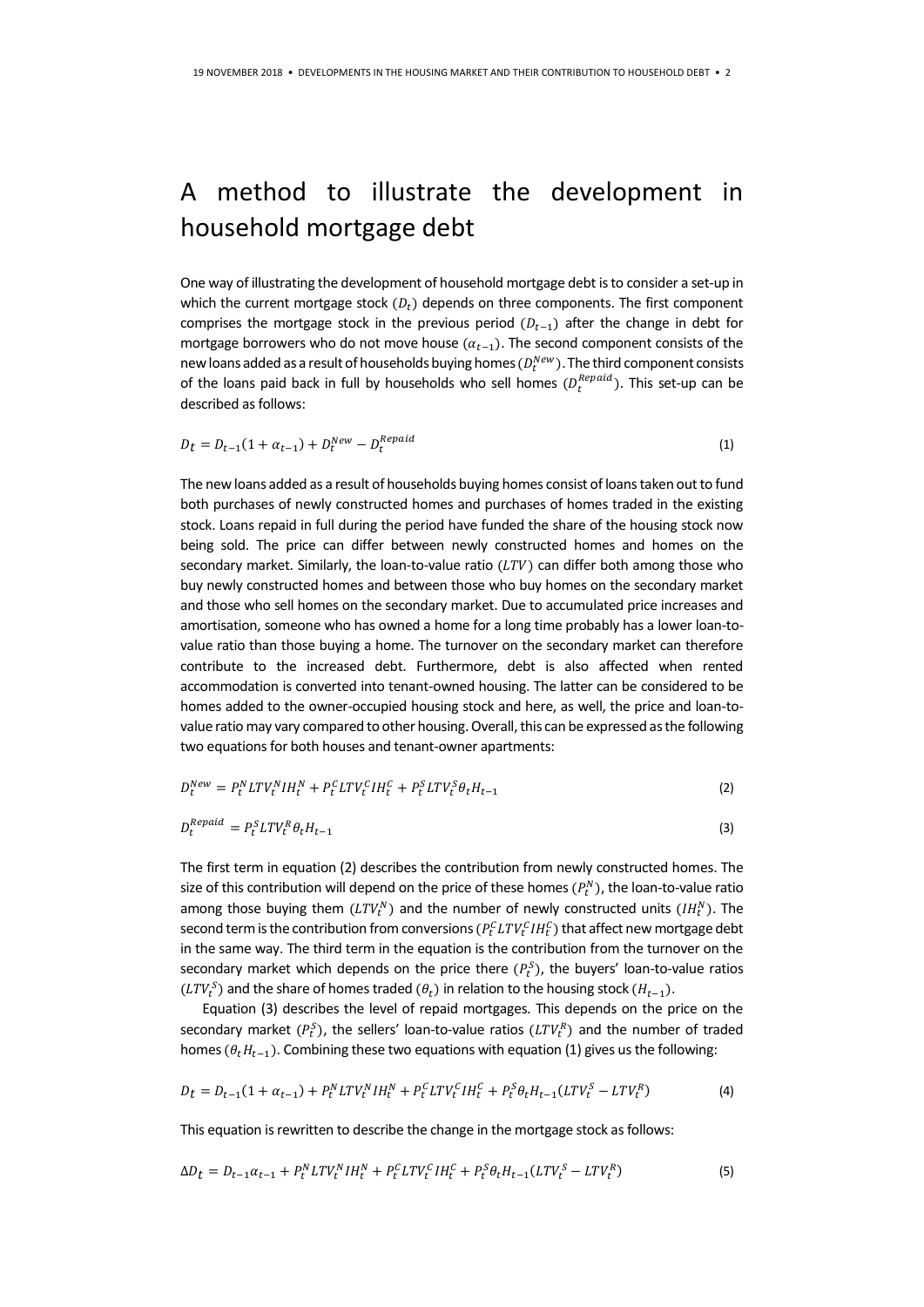### Data and assumptions

To apply the method to Swedish conditions, we need to quantify the different variables in equation (5). We do this by using aggregated *statistics* on housing construction, turnover, housing stock, conversions and loan-to-value ratios for new mortgage borrowers. In addition, we make *assumptions* about the price premiums on newly constructed and converted homes, the difference in loan-to-value ratio between buyers on the secondary market and buyers of newly constructed or converted homes, and the loan-to-value ratio for those who sell their home on the secondary market. Finally, we estimate the rate of change in debt for those who do not move house.

Statistics on housing prices, housing construction, turnover and conversions are based on annual data from Statistics Sweden. Our survey period stretches from 2011 to the end of 2017. During this period, house prices have on average increased from a little over SEK 2 million to almost SEK 3 million while tenant-owned apartment prices have increased from just under SEK 1.4 million to almost SEK 2.4 million. Furthermore, about 64,000 new houses and almost 80,000 new tenant-owned apartments have been completed while a little over 34,000 rented apartments have been converted into tenant-owned apartments. During these years, turnover of housing has been relatively stable and has amounted to about 55,000 houses and 100,000 tenant-owned apartments a year.

The loan-to-value ratio for new mortgage borrowers is based on Finansinspektionen's mortgage survey and during the period 2011–2017 it has on average varied between 64 and 69 per cent for houses and between 68 and 72 per cent for tenant-owned apartments.<sup>4</sup>

We estimate the rate of change in debt for households who do not move house, with the aid of the credit information collected by the Riksbank from the eight largest banks via the credit information agency, Upplysningscentralen (UC).<sup>5</sup> During the period 2011–2017, the rate of change in debt has varied between 1.5 and 2.6 per cent, which means that households who have increased their debt have done so by larger amounts than households who have reduced their debt.

Table A1 in the appendix specifies the assumptions we have made. We assume that newly constructed houses are 20 per cent more expensive than houses on the secondary market the year before they were completed. For tenant-owned apartments, the price premium is assumed to be 30 per cent, but compared to the price that applied two years before the apartment was completed as it normally takes longer for an apartment block to be completed compared to a house. The fact that newly constructed homes are assumed to be more expensive than the prevailing price level on the secondary market when construction starts is primarily due to quality improvements, although the construction companies' price expectations can also affect the premium. Furthermore, households who convert their rented home into a tenant-owned one are assumed to do so for the same price as those who buy a home on the secondary market.<sup>6</sup> Finally, the loan-to-value ratio is assumed to be the same for buyers of newly constructed and converted homes as for buyers on the secondary market.

1

<sup>4</sup> See Finansinspektionen (2018).

<sup>5</sup> See the appendix for a discussion on how these estimates have been made. For more information on these statistics, see Winstrand and Ölcer (2014).

<sup>&</sup>lt;sup>6</sup> In the absence of data on prices for converted rented accommodation, we assume that the prices are the same as those for tenantowned homes on the secondary market. In all likelihood, however, the price for converted rented accommodation has generally been lower.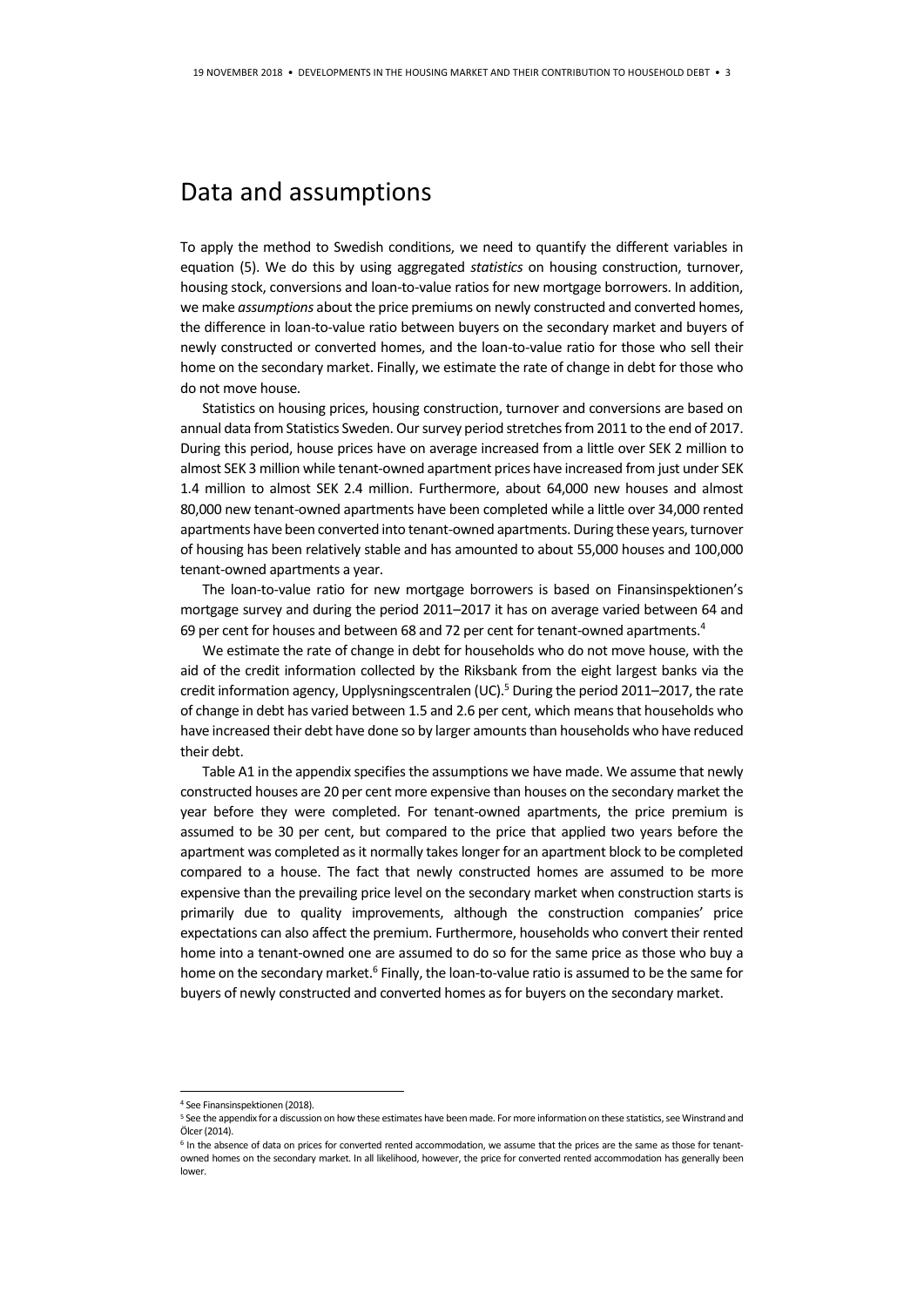#### **Assumption for the LTV ratio for those who sell their home on the secondary market**

An important assumption that needs to be made concerns the loan-to-value ratio of households who sell their home on the secondary market. To estimate this, we need to know how much the sellers bought their home for, how much money they borrowed when they bought their home and the rate of change in debt during the time they have owned it.<sup>7</sup> However, we do not know these variables. To nevertheless form an idea of the loan-to-value ratio for those selling their homes, we can use several data sources and different approaches as a basis.

A starting-point can be to use banks' calculations of the average loan-to-value ratio among existing mortgage borrowers presented in Finansinspektionen's mortgage survey. In 2017, it was estimated to be 55 per cent.<sup>8</sup> However, these calculations do not consider the fact that there may be home-owners without mortgages, which means that the average loan-to-value ratio among home-owners is probably lower than 55 per cent.

To take into account that some home-owners do not have a mortgage, we can estimate the total market value of the privately owned housing stock and then relate this value to the total mortgage debt in the country. This approach generates an aggregated loan-to-value ratio in Sweden of 38 per cent.<sup>9</sup> This is a rough measure, however, and probably not representative of the average home-owner.

As these estimates are so uncertain, another option may be to use an average of banks' calculations of the average loan-to-value ratio for existing mortgage borrowers and the estimated aggregated loan-to-value ratio, which gives a figure of 47 per cent.<sup>10</sup> In the calculations below, the loan-to-value ratio among sellers is therefore assumed to be 47 per cent and it is assumed to be the same for sellers of both tenant-owned apartments and houses. Compared to the average loan-to-value ratio for tenant-owned apartment and house buyers in the period 2011–2017, this is a 23-percentage-point lower loan-to-value ratio among sellers of tenant-owned apartments and a 20-percentage-point lower loan-to-value ratio for sellers of houses.

# Turnover on the secondary market and the increase in debt by those who do not move house affect mortgage debt the most

Based on the available statistics and the assumptions we describe above, we illustrate how different factors may have contributed to the development in household mortgage debt between 2011 and 2017. It is important to emphasise that the results depend to a large degree on the assumptions we have made and that these assumptions are uncertain. Above all, it is the assumption about the loan-to-value ratio for those who sell homes on the secondary market that affects the results the most (see Figures 4 and 5 and the appendix).

**-**

<sup>&</sup>lt;sup>7</sup> The expression may look as follows:  $LTV_t^R = \sum_{k=-\infty}^{t-1} \mu_k$   $LTV_s^S \frac{P_k}{P_t^S} (1+\alpha)^{t-k}$ .  $\mu_k$  specifies the share of current turnover that consists of homes bought during the period  $k$ .

<sup>8</sup> Finansinspektionen does not present aggregated loan-to-value ratios broken down into house and tenant-owned apartment buyers, which is why we assume that the loan-to-value ratio is representative of both tenant-owned apartments and houses.

<sup>9</sup> The value of the housing stock is calculated for each county and then added together to give a nation-wide figure for tenant-owned apartments and houses respectively. The corresponding loan-to-value ratios are 41 and 37 per cent for tenant-owned apartments and houses respectively.

<sup>&</sup>lt;sup>10</sup> Another way of estimating the loan-to-value ratio is to start from those who sell tenant-owned apartments. With the assumption that their loan-to-value ratio when they bought their home was 70 per cent, that they owned the tenant-owned apartment for 10 years and the rate of change in debt tallies with the statistics from UC, this approach gives a loan-to-value ratio of 41 per cent for those selling tenantowned apartments.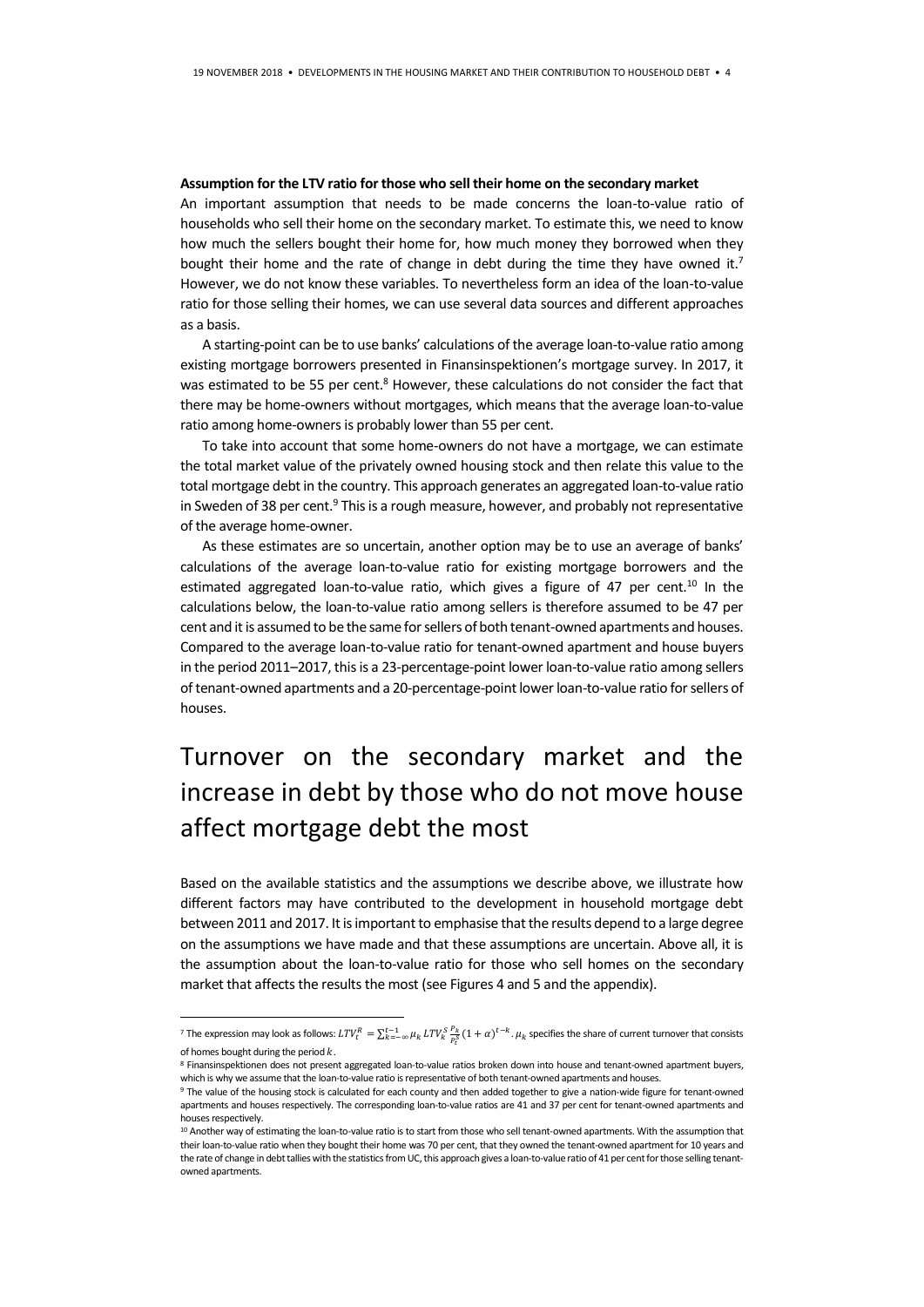In Figure 1, the black line shows the actual development of household mortgage debt according to Statistics Sweden's financial market statistics. The coloured bars show the contribution to the increase in the mortgage stock based on the method described earlier. As can be seen in the figure, the turnover on the secondary market, the change in debt among those who do not move house, new construction and conversions of rented to tenant-owned apartments contribute to the increase in debt. The green part of the bars show the share of the increase in the mortgage stock that cannot be explained by the explanatory factors in equation (5).<sup>11</sup>



**Diagram 1. Different contributions to development of the mortgage stock**

Source: The Riksbank

1

The largest contribution to the increase in the mortgage stock between 2011 and 2017 has come from the turnover on the secondary market, i.e. an effect of home-buyers having on average paid a higher price, and hence have needed to borrow more money, than the sellers did. The turnover contributed a little over SEK 480 billion or 44 per cent to the increase in the mortgage stock. The fact that new mortgages are taken out on a market with higher housing prices also means that the mortgage stock can increase with a certain time lag as all homes affected by a price rise have yet to be sold.

The second largest contribution to the increase in the mortgage stock, about SEK 330 billion or 30 per cent, can be explained by existing home-owners having increased their loans to a greater extent than they have repaid them. The increase in loans may have been used by households for private consumption, home improvements, purchasing a second home or for repaying any consumption loans they may have. In addition, they may have used them to help family members buy a home. If, for example, parents have mortgaged their home to a large extent in order to help their children buy a home, some of the increase in the mortgage stock has ended up in the contribution from the change in debt for those who do not move house, but it has primarily been driven by the turnover on the secondary market. Furthermore, it should be pointed out that this increase in debt does not necessarily need to affect total indebtedness to the same extent as the mortgage debt if the loan has been used to repay any

<sup>&</sup>lt;sup>11</sup> The analysis does not consider, for example, second homes. Furthermore, the assumptions made are probably not as representative from one year to the next. The primary purpose is, however, to show the size of the contributions rather than exact levels.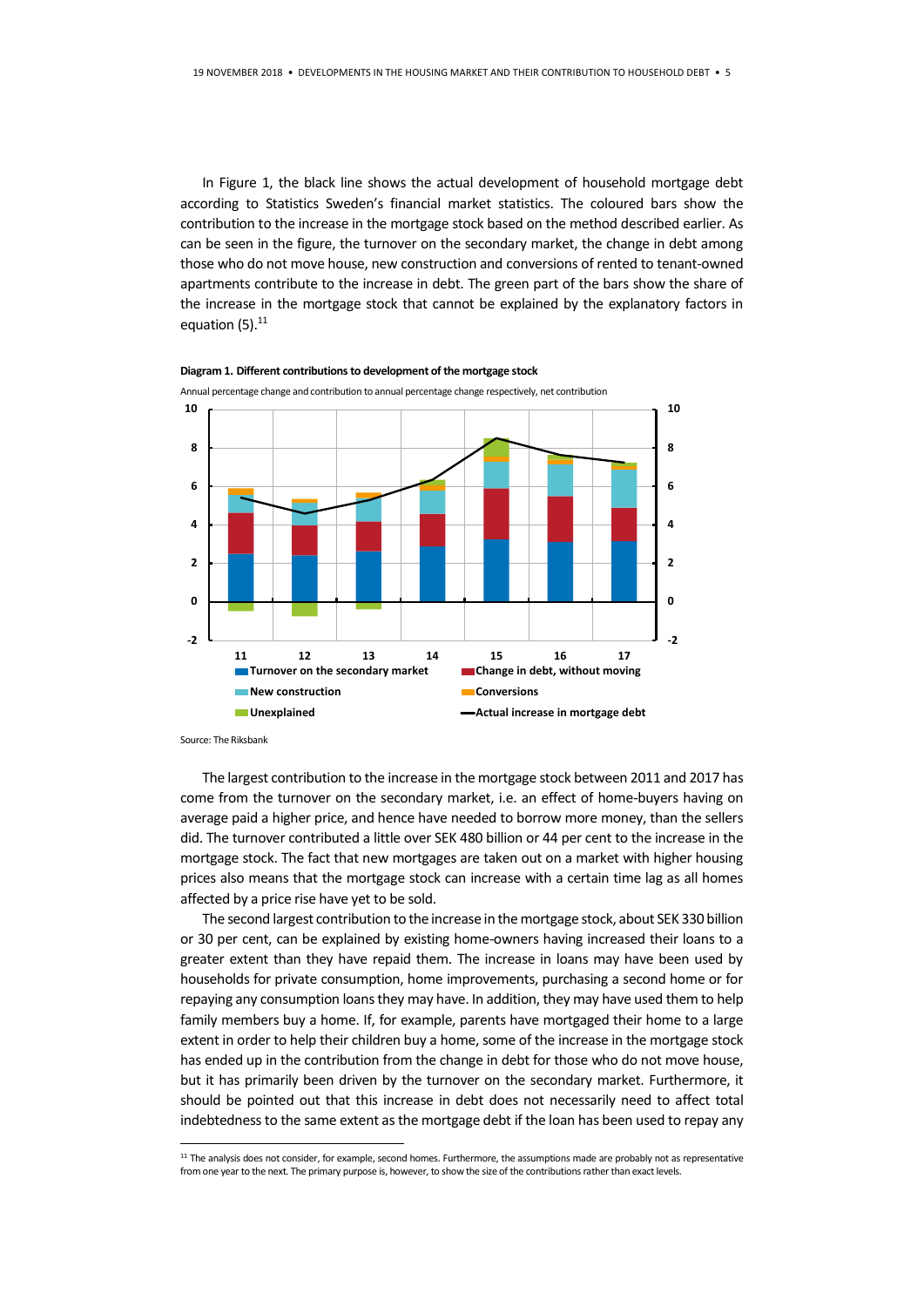more expensive consumption loans the households may have. Li and Zhang (2017) show that Swedish households have used some of the increased borrowing to repay more expensive consumption loans.<sup>12</sup>

Comparatively speaking, new construction of homes, which has increased sharply in recent years, has contributed slightly less to the increase in the mortgage stock. This is primarily because new construction comprises a small share in relation to the total housing stock of owner-occupied homes. In total, new construction has contributed a little over SEK 230 billion or 21 per cent since 2011 to the increase in the mortgage stock. Conversions of rented apartments into tenant-owned apartments have also contributed to the increase in the mortgage stock, but this contribution is smaller and amounted to a little over SEK 40 billion or 4 per cent. The part that our method cannot explain has increased debt by slightly under SEK 10 billion or less than 1 per cent. $13$ 

Overall, the different contributions have caused the mortgage stock to increase by about SEK 1,090 billion during the period 2011–2017. This can be compared to the actual increase of SEK 1,100 billion.

### Concluding remarks

Based on the method and the assumptions used in this Economic Commentary, the development in mortgage debt between 2011 and 2017 can be mainly explained by homebuyers having on average paid a higher price, and hence having had to borrow more money, than the sellers once did, and by existing home-owners having taken out new loans using their home as collateral. It is important to point out that both contributions have probably mainly been driven by sharp price rises on the Swedish housing market, even though households' decisions to borrow, given banks' willingness to lend, have also affected the debt trend. It is not possible for a household to take out a loan on its existing home unless scope for such has been provided either by price increases, amortisation or a low level of borrowing when the purchase was made. The difference between the buyer's and the seller's loan-to-value ratio will be governed by these factors in a similar way. Price growth on the housing market has therefore been of considerable significance for the development of household debt.

The fact that existing home-owners have taken out new loans to such a large extent using their home as collateral may also be of significance for the assessment of the risks associated with household indebtedness. The 2007–2008 financial crisis showed that higher borrowing with the home as collateral during a period of rising housing prices can lead to overindebtedness and reduce consumption if housing prices decline. This is particularly true if the borrowing has been used to fund private consumption.<sup>14</sup> The extent to which borrowing with existing homes as collateral has occurred in order to fund private consumption in Sweden is currently unclear as such information is not available. This scope for borrowing may decrease, however, if housing prices fall or if credit terms are tightened. In a bad scenario, this could further exacerbate an economic recession.

**-**

<sup>&</sup>lt;sup>12</sup> Another explanation for the positive debt growth may be that existing home-owners initially amortise to give themselves scope to borrow more in the future in order to renovate their homes. This could then be seen as a transaction in which the household buys a renovated home from itself.

<sup>13</sup> If we instead assumed a loan-to-value ratio in line with banks' calculations for the average loan-to-value ratio among existing mortgage borrowers, the unexplained part would rise to about SEK 190 billion or 17 per cent of the increase in the mortgage stock between 2011 and 2017.

<sup>14</sup> See, for example, Bunn and Rostom (2014).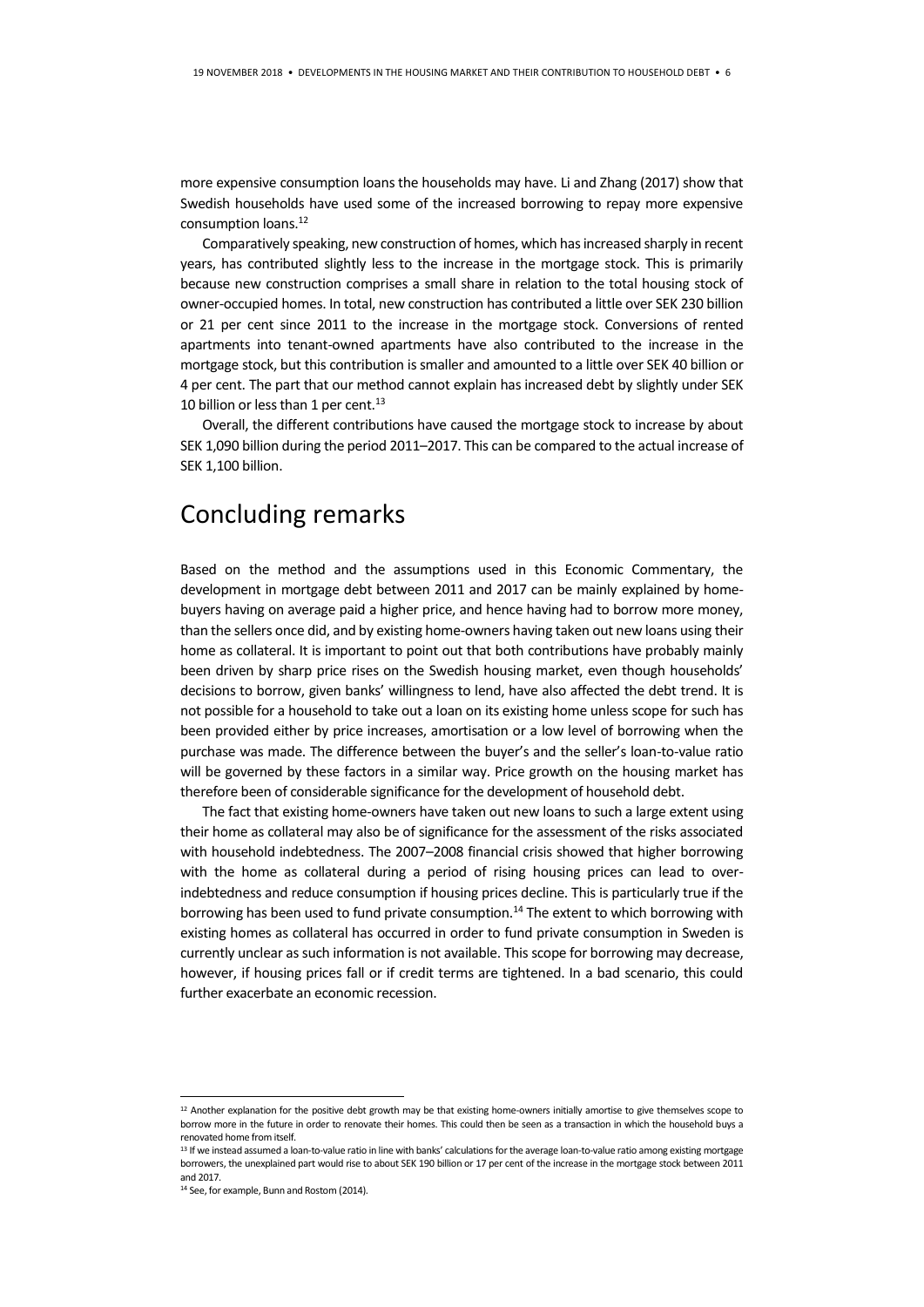### References

Bunn, Philip. and Rostom, May. (2014), "Household Debt and Spending", Bank of England Quarterly Bulletin 2014:3.

Finansinspektionen (2015), "A model for household debt", FI-analysis 4, Finansinspektionen.

Finansinspektionen (2018), "The Swedish mortgage market", report, Finansinspektionen.

Hansen, Sten. "Explanations of the development of household indebtedness since the mid-1990s", Memorandum, Finansinspektionen.

Jacobsen, Dag Henning. and Naug Bjørn E. (2004), "What influences the growth of household debt?", Economic Bulletin no. 2/2004, pp 79-86.

Li, Jieying. and Zhang, Xin. (2017), "House Prices, Home Equity, and Personal Debt Composition", Sveriges Riksbank Working Paper 343, October.

Winstrand, Jakob. and Ölcer, Dilan. (2014), "How indebted are Swedish households?", Economic Commentary no. 1, 2017, Sveriges Riksbank.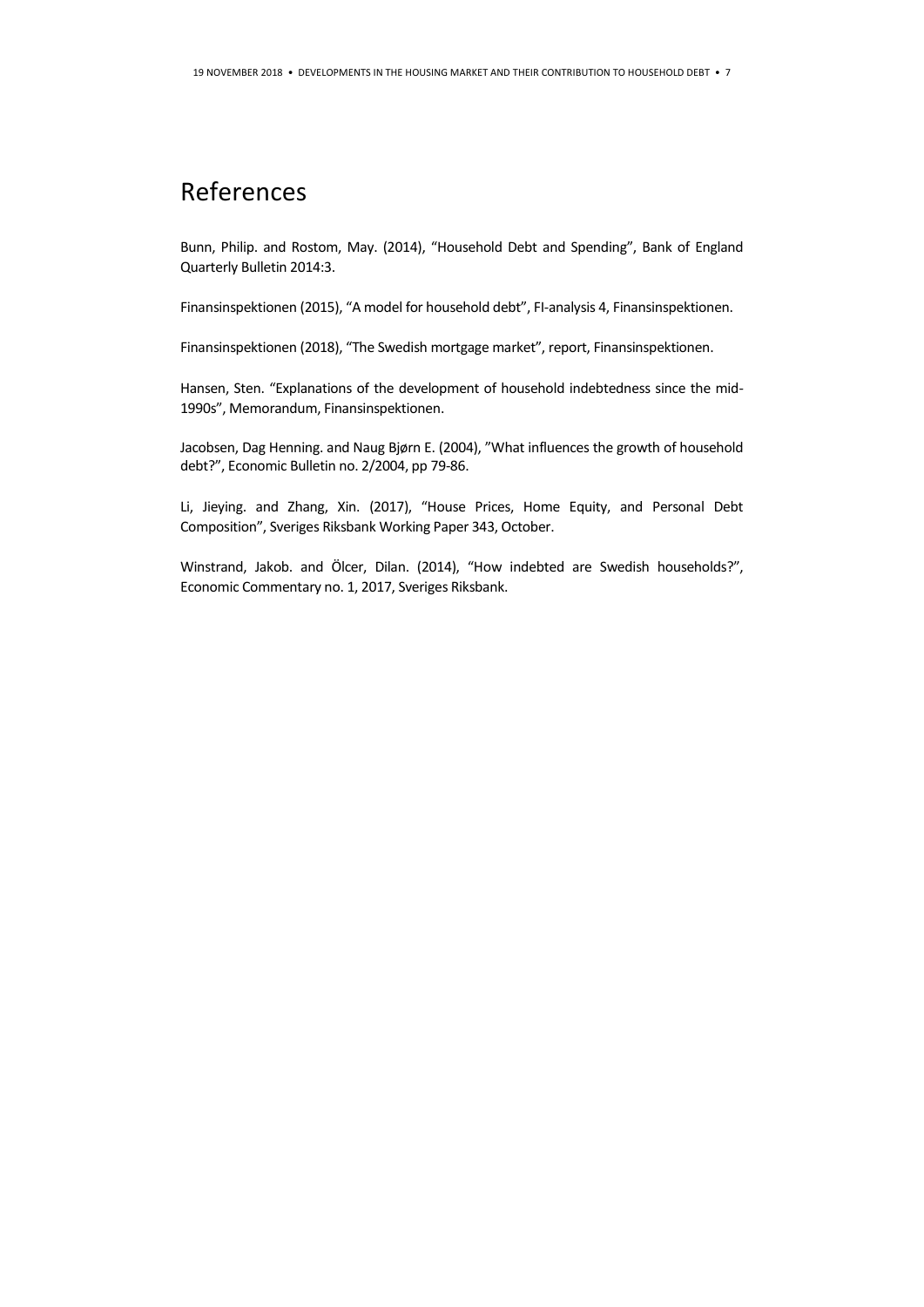# Appendix



Source: The Riksbank



**Diagram 3. Different contributions to development of the mortgage stock**

Source: The Riksbank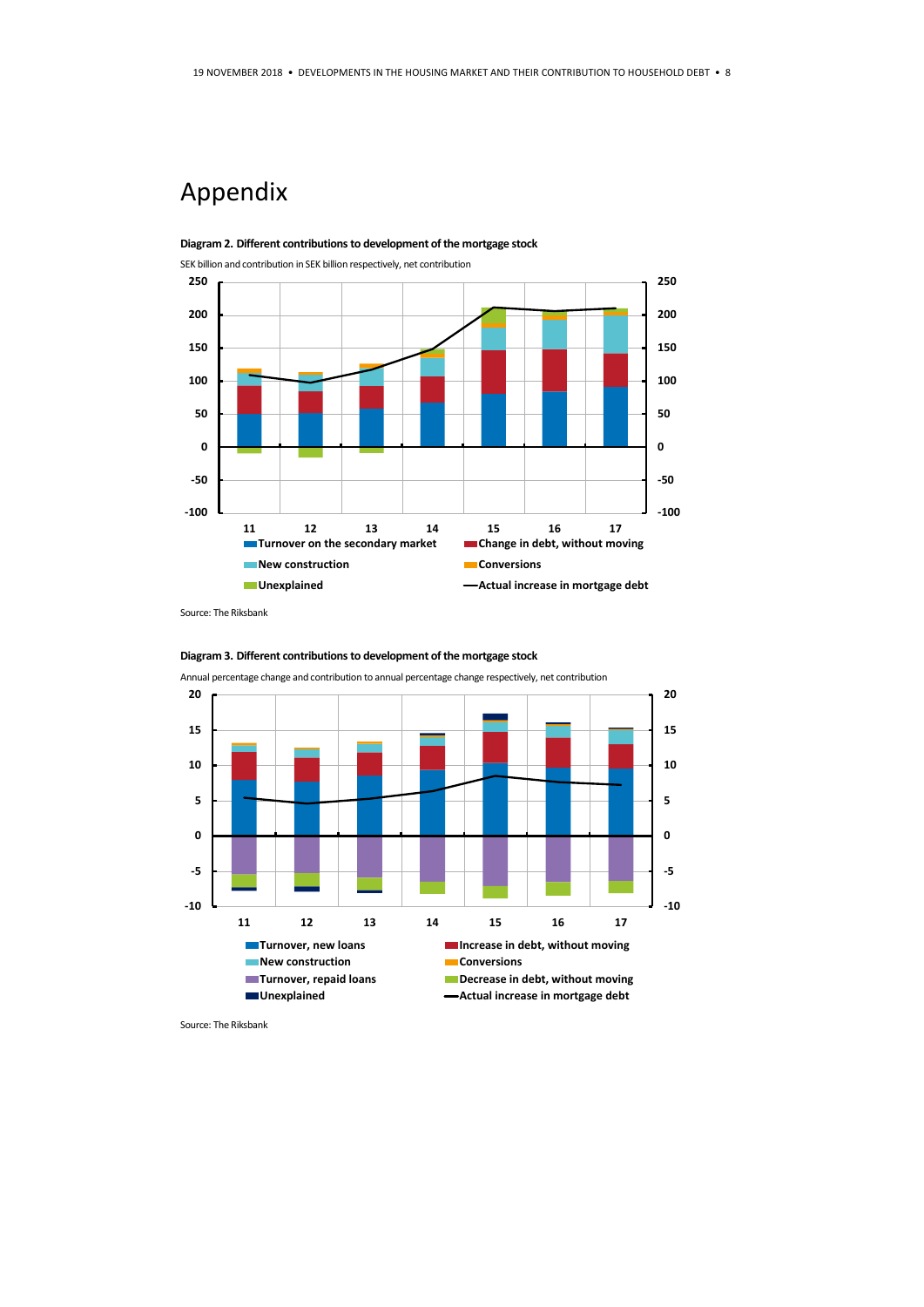

**Diagram 4. Different contributions to the development of the mortgage stock, higher level of sellers' loan-to-value ratio**

Source: The Riksbank

**ratio**

Note. In these calculations, it is assumed that the loan-to-value ratio among sellers is on a par with banks' calculations of the average loanto-value ratio of 55 per cent and this is assumed to be the same for sellers of both tenant-owned apartments and houses. Compared to the average loan-to-value ratio for tenant-owned apartment and house buyers in the period 2011–2017, this is a 15-percentage-point lower loan-to-value ratio among sellers of tenant-owned apartments and a 12-percentage-point lower loan-to-value ratio for sellers of houses.

**Diagram 5. Different contributions to the development of the mortgage stock, lower level of sellers' loan-to-value** 





#### Source: The Riksbank

Note. In these calculations, it is assumed that the loan-to-value ratio among sellers is on a par with the aggregated loan-to-value ratio of 38 per cent and this is assumed to be the same for sellers of both tenant-owned apartments and houses. Compared to the average loanto-value ratio for tenant-owned apartment and house buyers in the period 2011–2017, this is a 32-percentage-point lower loan-to-value ratio among sellers of tenant-owned apartments and a 29-percentage-point lower loan-to-value ratio for sellers of houses.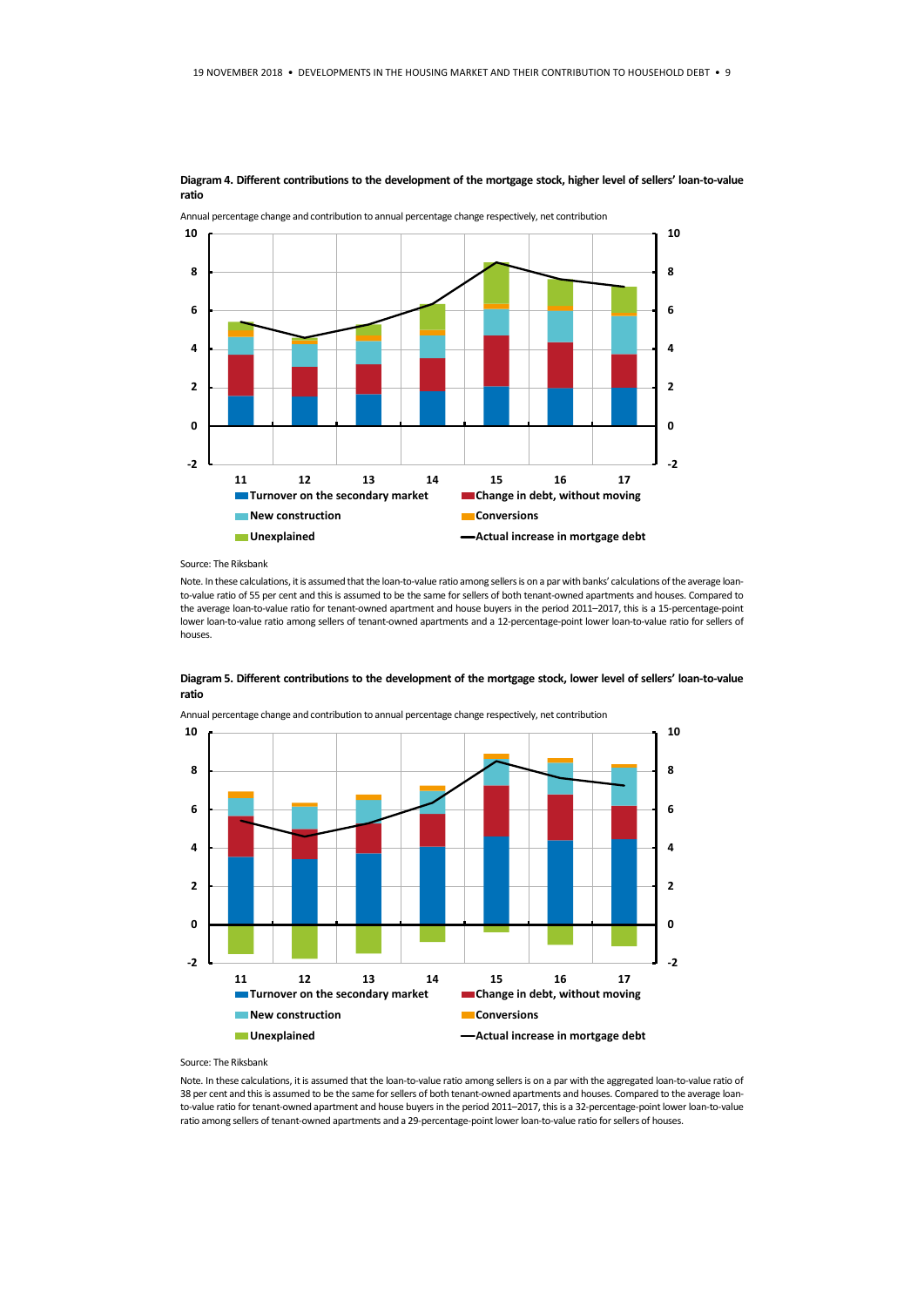| <b>Variable</b>                                                                                                |                            |
|----------------------------------------------------------------------------------------------------------------|----------------------------|
| Price premium newly constructed houses compared to the previous year<br>$((P_t^N/P_{t-1}^S)-1))$               | 20 per cent                |
| Price premium newly constructed tenant-owned apartments compared<br>to two year ago $((P_t^N/P_{t-2}^S) - 1))$ | 30 per cent                |
| Premium converted tenant-owned apartments $((P_t^S/P_t^C) - 1)$                                                | 0 per cent                 |
| LTV premium newly constructed houses $(LTV_t^N - LTV_s^S)$                                                     | 0 percentage points        |
| LTV premium newly constructed tenant-owned apartments<br>$(LTV_t^N - LTV_t^S)$                                 | 0 percentage points        |
| LTV premium conversions $(LTV_t^C - LTV_t^S)$                                                                  | 0 percentage points        |
| LTV premium paid-off houses $(LTV_t^R - LTV_s^S)$                                                              | $-20$ percentage<br>points |
| LTV premium for paid-off tenant-owned apartments $(LTV_t^R - LTV_s^S)$                                         | $-23$ percentage<br>points |

### **Table A1. Assumptions in the calculations**

### **Explanation of the contribution from turnover on the secondary market**

We can see from equation (5) that the contribution to the change in debt in the mortgage stock comes from the rate of change in debt for those who do not move house, new construction, conversions and turnover on the secondary market. Equation (5) can be rewritten, however, in order to illustrate more clearly that it is not turnover itself that affects debt, as follows:

$$
\Delta D_t = D_{t-1} \alpha_{t-1} + P_t^N L T V_t^N H_t^N + P_t^C L T V_t^C H_t^C + P_t^S L T V_t^S \theta_t H_{t-1} \left( 1 - \frac{L T V_t^S}{L T V_t^S} \right) \tag{6}
$$

 $\overline{D}$ 

The expressions for the contributions from purchases of newly constructed homes, converted homes and purchases of homes on the secondary market look the same and depend on price, loan-to-value ratio and number respectively. The following expression  $\left(1 - \frac{LTV_t^H}{TVt^S}\right)$  $\frac{LIV_t}{LTV_t^S}$ ) determines the impact from turnover, which is governed by differences in loan-to-value ratios between buyer and seller, where the latter's loan-to-value ratio is also a result of amortisation and price rises during ownership of the home. If the rate of amortisation and price increases has been small (large), the expression in brackets (and therefore the contribution from turnover) will be small (large). It is hence not the turnover itself but rather price and borrowing effects that determine the change in mortgage debt.

How rapidly a price change has an impact on the entire mortgage stock will depend on the turnover's share of the housing stock  $(\theta_t)$ . If, for example, 10 per cent of the stock is traded each year, it will take 10 years for a price change to have full impact. In other words, a high turnover would result in mortgage debt reaching a given level more rapidly. After a period of rapid price increase, the difference between the buyer's and seller's loans will be considerable and a high turnover would therefore lead to mortgage debt rising more rapidly. But for a given development in prices and loan-to-value ratio, the turnover does not affect the long-term level of the mortgage stock. A high turnover can, together with rapid price increases, be a sign of overheating. On the other hand, a subdued turnover can be a sign of lock-in effects.